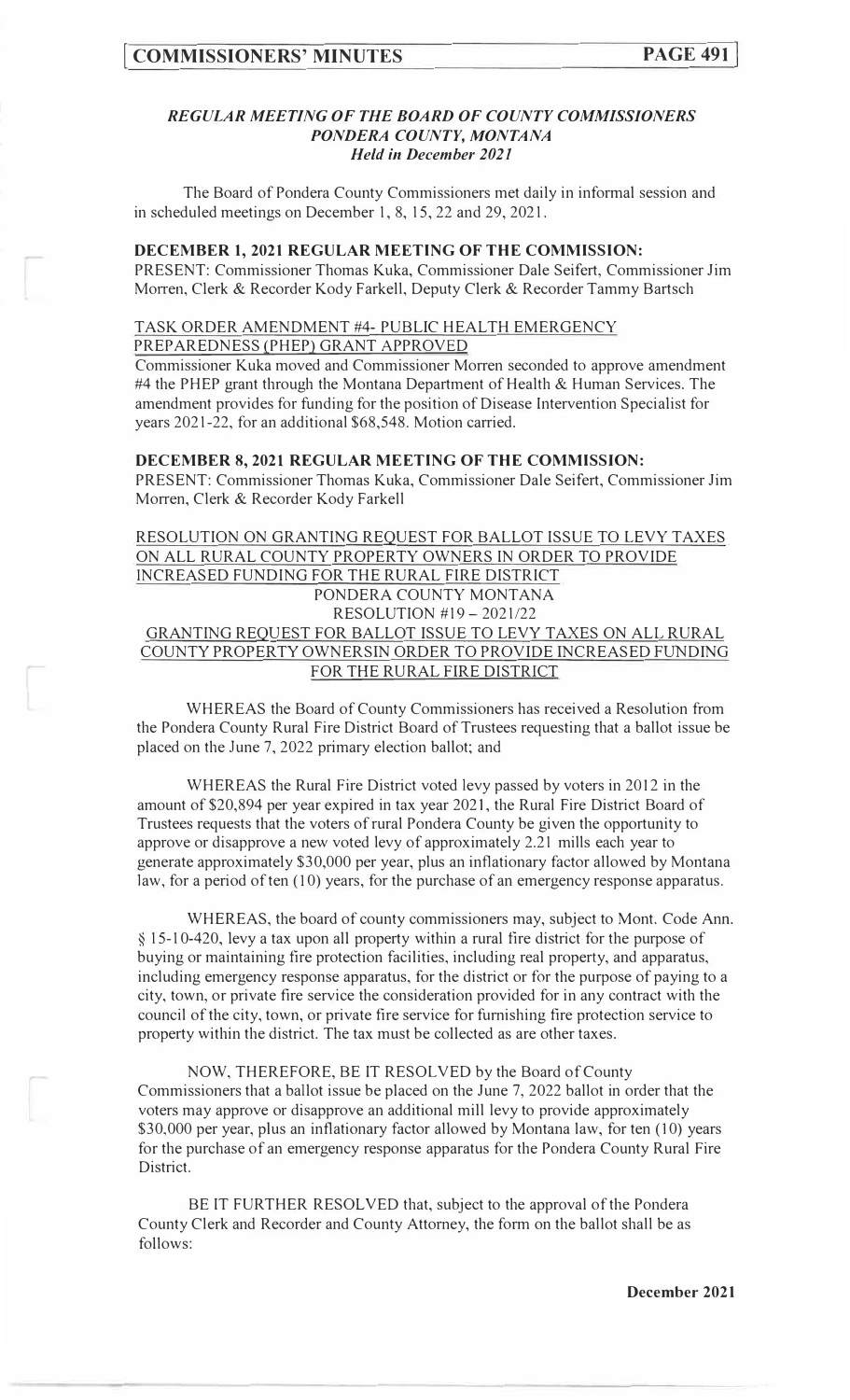# **[ COMMISSIONERS' MINUTES PAGE 492]**

The Rural Fire District voted levy passed by voters in 2012 in the amount of \$20,894 per year expired in tax year 2021. The Rural Fire District Board of Trustees requests that the voters of rural Pondera County be given the opportunity to approve or disapprove a new voted levy of approximately 2.21 mills each year to generate approximately \$30,000 per year, plus an inflationary factor allowed by Montana law, for a period of ten ( 10) years, for the purchase of an emergency response apparatus.

The impact in actual dollars in additional property taxes that would be imposed on residences in the District would be approximately \$1.49 on a home valued at \$50,000; \$2.99 on a home valued at \$100,000 and approximately \$5.97 on a home valued at \$200,000. These additional funds will be used to purchase an emergency response apparatus for the increased safety and protection of all Pondera County rural residents and their property. If approved by the voters, the additional levy will be effective July 1, 2022.

FOR additional levy AGAINST additional levy

Adopted this 8th day of December, 2021 as moved by Commissioner Kuka, seconded by Commissioner Morren and passed on a 3-0 vote of the full board. Effective on passage and approval.

BOARD OF COUNTY COMMISSIONERS Pondera County, Montana

*Isl Dale J Seifert*  Dale J Seifert, Chair

*Isl Kody L F arkell* 

*Isl Thomas A Kuka*  Thomas A Kuka, Member

ATTEST:

*l\_sl Jim Morren*  Jim Morren, Member

Kody L Farkell, Clerk and Recorder

# PURCHASE OF A 2022 F-150 POLICE RESPONDER APPROVED

Commissioner Kuka moved and Commissioner Morren seconded to the purchase of a 2022 F-150 Police Responder. The purchase was made from the state pool, with the price of \$38,218.80. Motion carried.

# ADMINISTRATIVE MATERIALS "G" AGRICULTURAL COVENANT-

Commissioner Morren moved to allow an agricultural covenant to be placed on a tract of land in T28N, R1W, Section 18, tract 1, as permitted under the Montana Subdivision and Platting Act, 76-3-101 through 76-3-625, MCA. Commissioner Kuka seconded. Motion carried.

### TAX ABATEMENTS 1154-APPROVED

Commissioner Kuka moved to approve the following abatement:

|      |               |            |                  | <b>FANUEL</b> |
|------|---------------|------------|------------------|---------------|
|      | NUMBER REASON | CANCEL ADD |                  | NO.           |
| 1154 | Audit by DOR  |            | 26345.17 1317300 |               |
|      |               |            |                  |               |

Commissioner Morren seconded. Motion carried.

### **DECEMBER 15, 2021 REGULAR MEETING OF THE COMMISSION:**

PRESENT: Commissioner Dale Seifert, Commissioner Jim Morren, Clerk & Recorder Kody Farkell, Road/Bridge Superintendent Steve Kaphammer, Public-David Cates

## MEMORANDUM OF UNDERSTANDING FOR MONTANA DISTRIBUTORS AND JANSSEN OPIOIDS SETTLEMENT

Commissioner Morren moved to enter into a Memorandum of Understanding with the State of Montana for all funds from the settlement be used for remediation and abatement of opioid associated harms. Commissioner Seifert seconded the motion. Motion carried.

PARCEL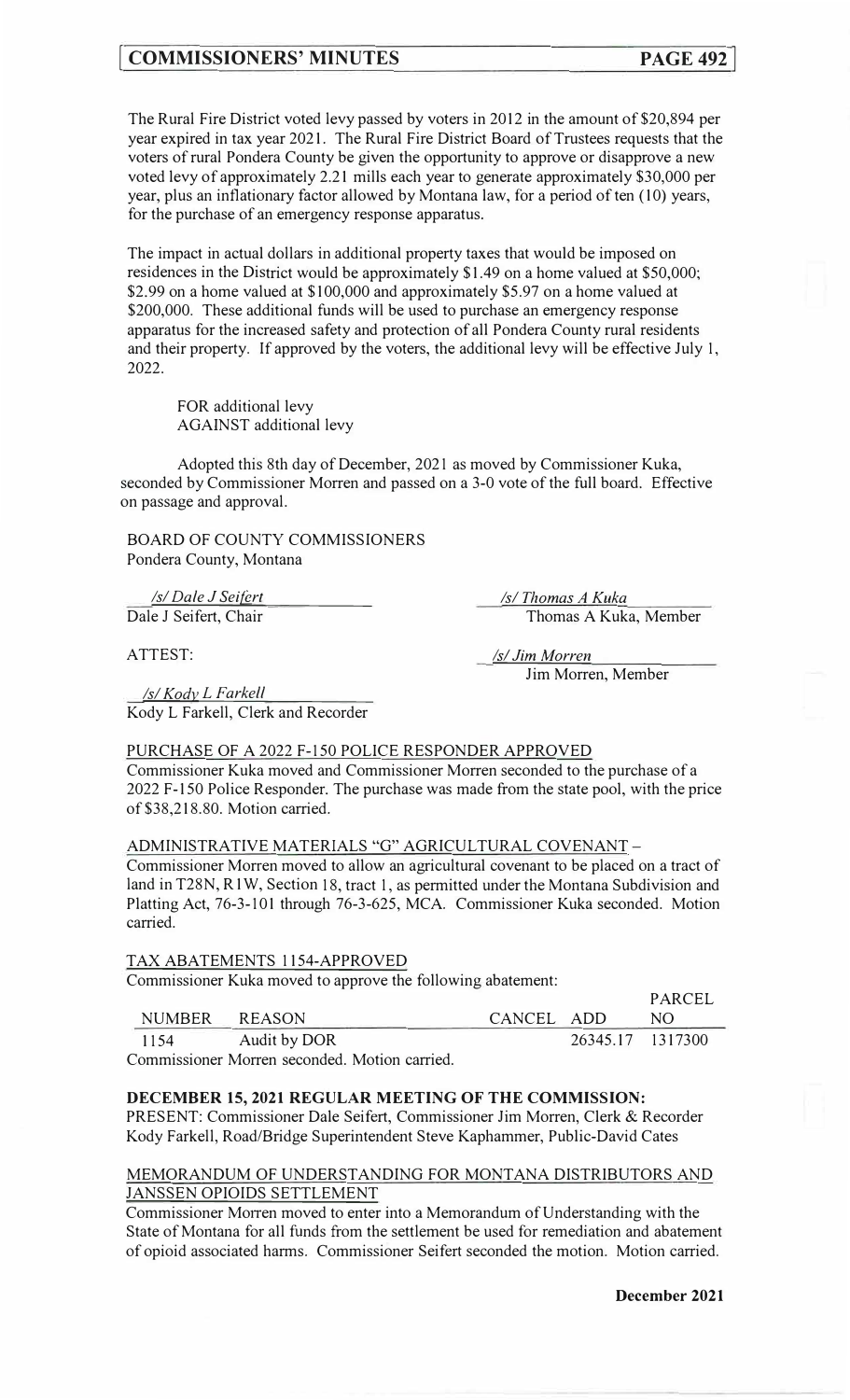# **COMMISSIONERS' MINUTES PAGE 493**

#### CLAIM FOR INDIGENT BURIAL APPROVED FOR PAYMENT

Commissioner Morren moved to approve payment of \$750 a burial of indigent resident of the county. Commissioner Seifert seconded. Motion carried.

### ENCROACHMENT AGREEMENT REQUESTED BY 3 RIVERS COMMUNICATIONS

Commissioner Morren moved to approve an Encroachment Agreement for 3 Rivers Communications for the installing fiber optic cables, 95 miles through Pondera County. Commissioner Seifert seconded. Motion car<sup>r</sup> ied.

Public Comment-

Rob Cook, David Cates, and Wendy Judisch (by phone) had discussion with the Commissioners about the State Revolving Fund Loan Program.

# **DECEMBER 22, 2021 REGULAR MEETING OF THE COMMISSION:**

PRESENT: Commissioner Thomas Kuka (by phone), Commissioner Dale Seifert, Commissioner Jim Morren, Deputy Clerk & Recorder Tammy Bartsch

#### REQUEST FUNDS FOR CDBG

Commissioner Kuka moved and Commissioner Morren seconded the request funds form for Community Development Block Grant (CDBG) for the amount of \$450,000. Motion car<sup>r</sup> ied.

# RESERVATION COUNTIES MEMBERSHIP

Commissioner Morren moved and Commissioner Kuka seconded to withdraw membership with MACo-Reservation Counties. Motion carried.

#### NOVEMBER COMMISSION MINUTES APPROVED

Commissioner Morren moved and Commissioner Kuka seconded to approve the November 2021 Minutes of the Commission. Motion carried.

#### RESOLUTION ON AUTHORIZING BUDGET AMENDMENTS TO PONDERA COUNTY BUDGET

# PONDERA COUNTY MONTANA RESOLUTION #20- 2021/22 AUTHORIZING BUDGET AMENDMENTS TO PONDERA COUNTY BUDGET

WHEREAS the Montana Code Annotated, Section 7-6-4006(4), grants the Board of County Commissioners the power and authority to amend the budget during the fiscal year by conducting public hearings at regularly scheduled meetings; and

WHEREAS Pondera County Commissioners approved the appropriations budget for the Pondera County during its regular budget approval process and correction in revenues and expenditures budget have been identified; and

NOW, THEREFORE, BE IT RESOLVED by the Board of County Commissioners of Pondera County that the budget be corrected as follows:

| Revenues<br>2958-331993 | Description<br>ARPA funding | <b>Prior Amount</b><br>\$0 | New Amount<br>\$68,548 |
|-------------------------|-----------------------------|----------------------------|------------------------|
| Expenditure             | Description                 | <b>Prior Amount</b>        | New Amount             |
| 2958-206-440156-110     | Salaries                    | \$0                        | \$41,548               |
| 2958-206-440156-140     | Benefits                    | \$0                        | \$27,000               |

Adopted this 22<sup>nd</sup> day of December, 2021, as moved by Commissioner Kuka, seconded by Commissioner Morren, and passed on a 3-0 vote of the board. Effective on passage and approval.

BOARD OF COUNTY COMMISSIONERS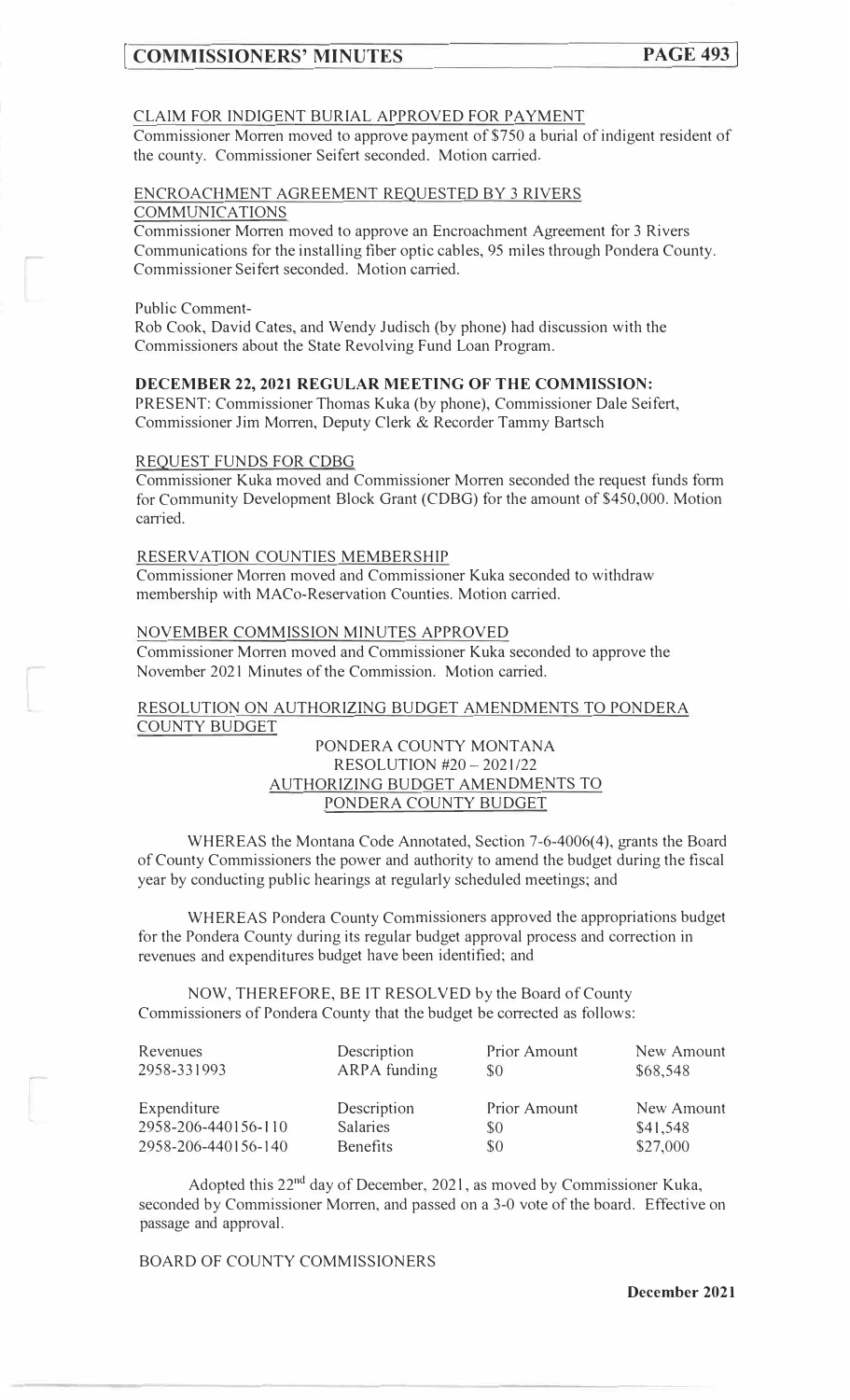# **[ COMMISSIONERS' MINUTES**

Pondera County, Montana

*Isl Dale J Seifert* 

Dale J Seifert, Chair

ATTEST:

by phone

Thomas A Kuka, Member

*Isl Jim Morren*  Jim Morren, Member

*Isl Kody\_ L Farkell*  Kody L Farkell, Clerk and Recorder

# **DECEMBER 29, 2021 REGULAR MEETING OF THE COMMISSION:**

PRESENT: Commissioner Thomas Kuka, Commissioner Dale Seifert, Commissioner Jim Morren, Clerk & Recorder Kody Farkell, Deputy Clerk & Recorder Tammy Bartsch, Port Authority-Rob Cook

#### AGREEMENT WITH CITY OF CONRAD FOR STORM WATER PROJECT

Commissioner Kuka moved and Commissioner Morren seconded the approval of an agreement with the City of Conrad for a storm water project. The City has undertaken a project to update and improve the storm water infrastructure of the City of Conrad. The American Rescue Plan Act of 2021 (ARPA) provides state and local aid to make necessary investments in water and sewer infrastructure. The  $67<sup>th</sup>$  Montana Legislature passed House Bill 632 which directed the federal funds available under ARPA for use in Montana. Pondera County, as a political subdivision of the State of Montana, qualifies to receive ARPA funds but for the fact that it does not have a qualifying project. The City's project qualifies for the ARPA funds, but the City, as a political subdivision of the State of Montana, is not a qualified applicant. The City's project and County, as a political subdivision of the State of Montana, working in cooperation, do qualify for ARPA funds, and through this Agreement desire to do exactly that. The County shall issue the City a loan upto the amount of \$1,263,396. Motion carried.

#### PORT AUTHORITY LOAN REQUEST

Rob Cook gave a letter of request for a loan of the Blue Sky Villa payment in lieu of taxes in the amount of \$12,962.50. The PILT amount for Blue Sky Villa is \$14,962.50. \$2,000 of the money is used for the county's dues to Sweetgrass Development. After discussion Commissioner Morren moved and Commissioner Kuka seconded to approve a loan of the Blue Sky Villa PILT funds to the Pondera Regional Port Authority in the amount of \$12,962.50. Motion carried

#### CLAIMS APPROVED FOR PAYMENT

| <b>FUND</b> |                                           |            |
|-------------|-------------------------------------------|------------|
| Fund        | <b>Fund Description</b>                   |            |
| 1000        | <b>GENERAL</b>                            | 42,766.09  |
| 2110        | <b>ROAD</b>                               | 278,597.68 |
| 2130        | <b>BRIDGE</b>                             | 12.123.14  |
| 2140        | WEED                                      | 1,976.74   |
| 2150        | PREDATORY ANIMAL<br><b>CONTROL</b>        | 6.186.50   |
| 2170        | <b>AIRPORT</b>                            | 1,206.94   |
| 2220        | LIBRARY                                   | 181.561.59 |
| 2280        | <b>SENIOR CITIZENS</b>                    | 15.000.00  |
| 2290        | <b>EXTENSION SERVICE</b>                  | 6,075.62   |
| 2300        | PUBLIC SAFETY (LAW<br>ENFORCEMENT)        | 16,053.94  |
| 2401        | <b>BRADY LIGHTS</b><br><b>MAINTENANCE</b> | 293.99     |
| 2800        | ALCOHOL REHABILITATION                    | 27,762.00  |
| 2821        | ENHANCED GAS TAX<br>(BARSAR)              | 170.90     |
| 2830        | <b>JUNK VEHICLE</b>                       | 322.00     |
| 2840        | <b>NOXIOUS WEED GRANT</b>                 | 879.77     |
| 2850        | 911 EMERGENCY                             | 4,665.30   |
| 2854        | 911 RADIO PURCHASE GRANT                  | 3.183.47   |